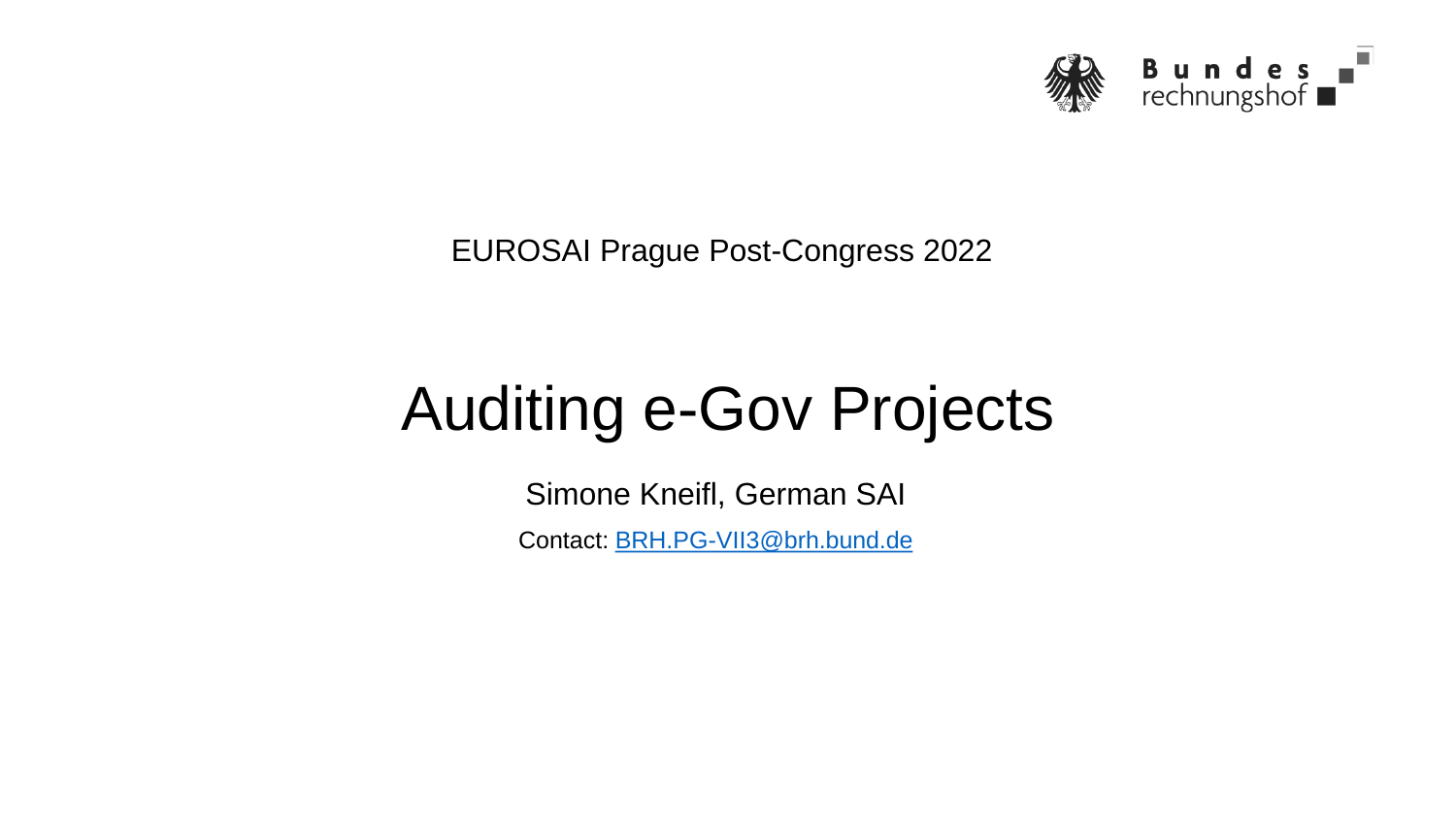

## Agenda

o Digitising Public Services – Situation in Germany

- o De-Mail and OZG (Online Access Act): Audits and Main Findings
- o Challenges and Approaches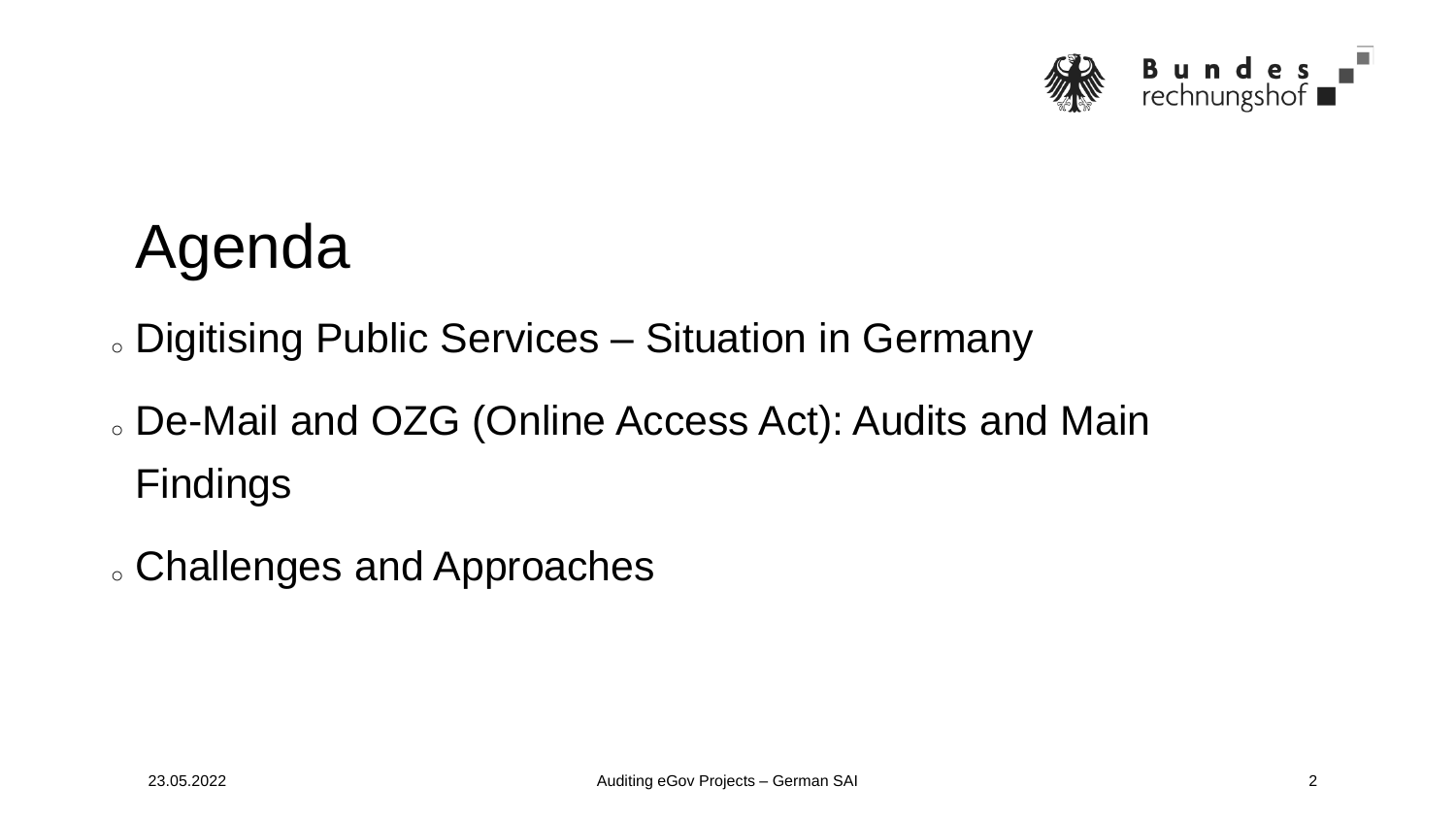

## Digitising Public Services – Situation in Germany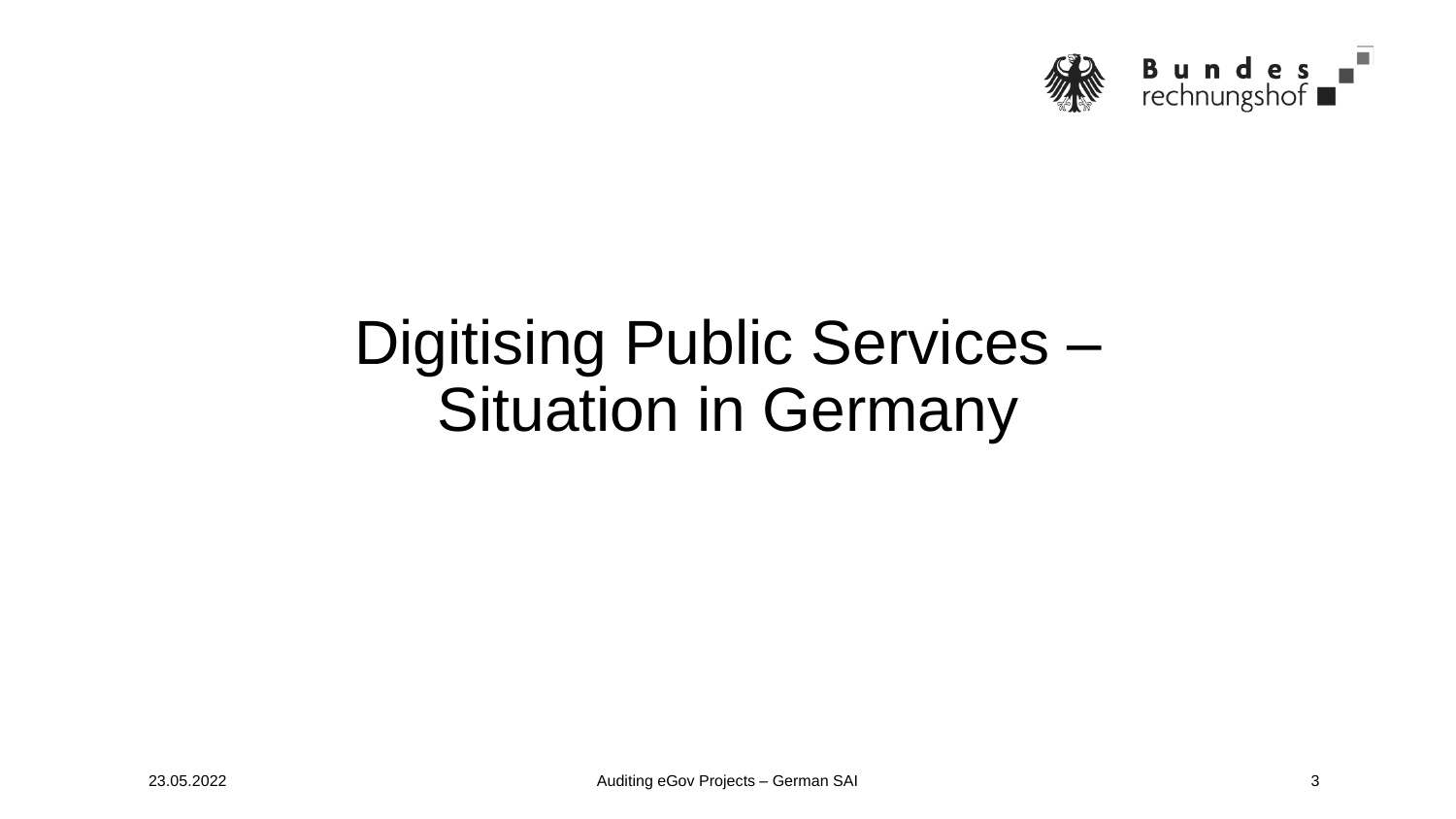

#### Online Access Act ("Onlinezugangsgesetz" - OZG) Act to improve online access to administrative services

#### 575 OZG Services



Figure 1 Digital Economy and Society Index (DESI) 2021, Digital public services



23.05.2022 4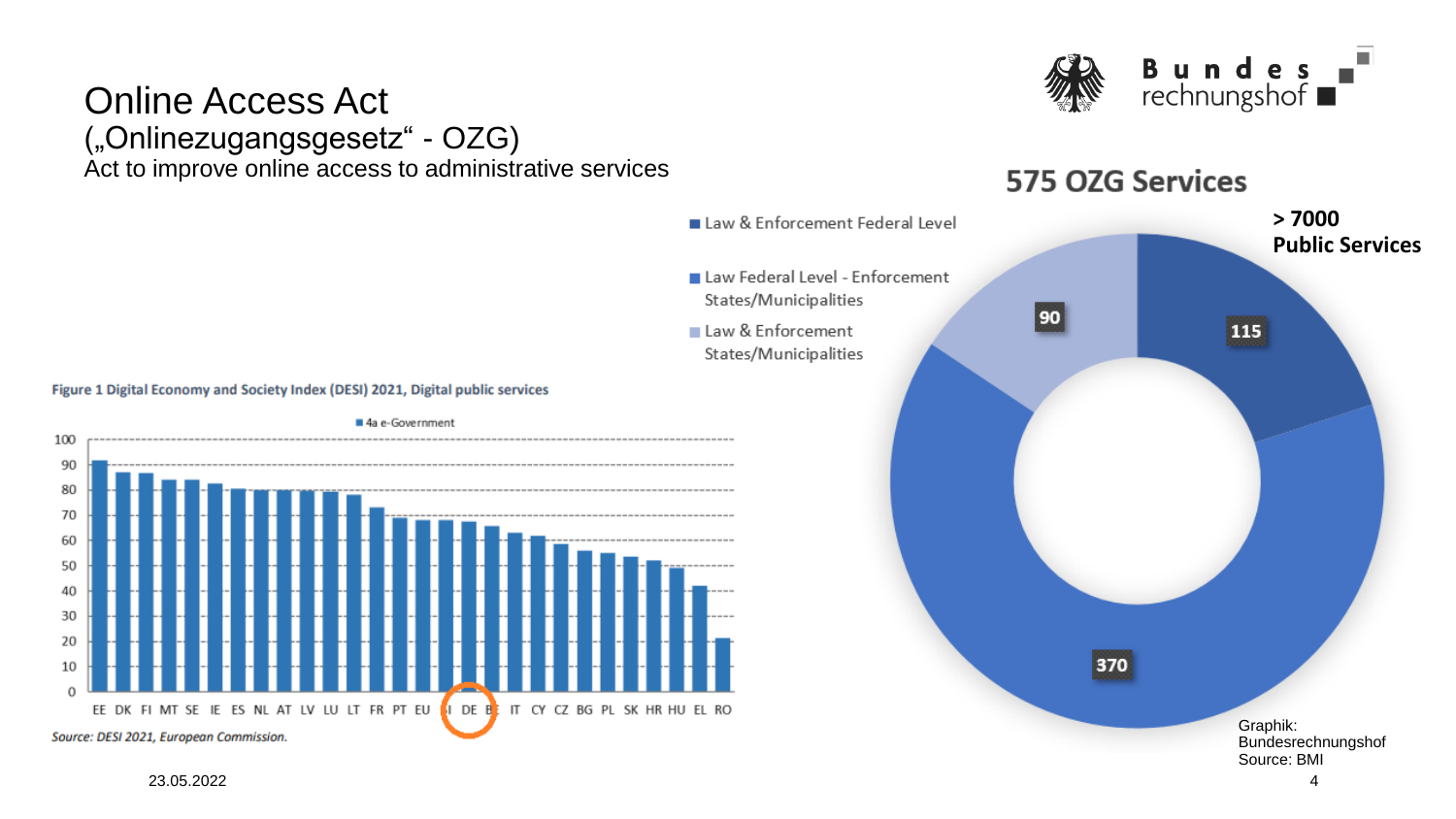

## De-Mail and OZG (Online Access Act) – Audits and Main Findings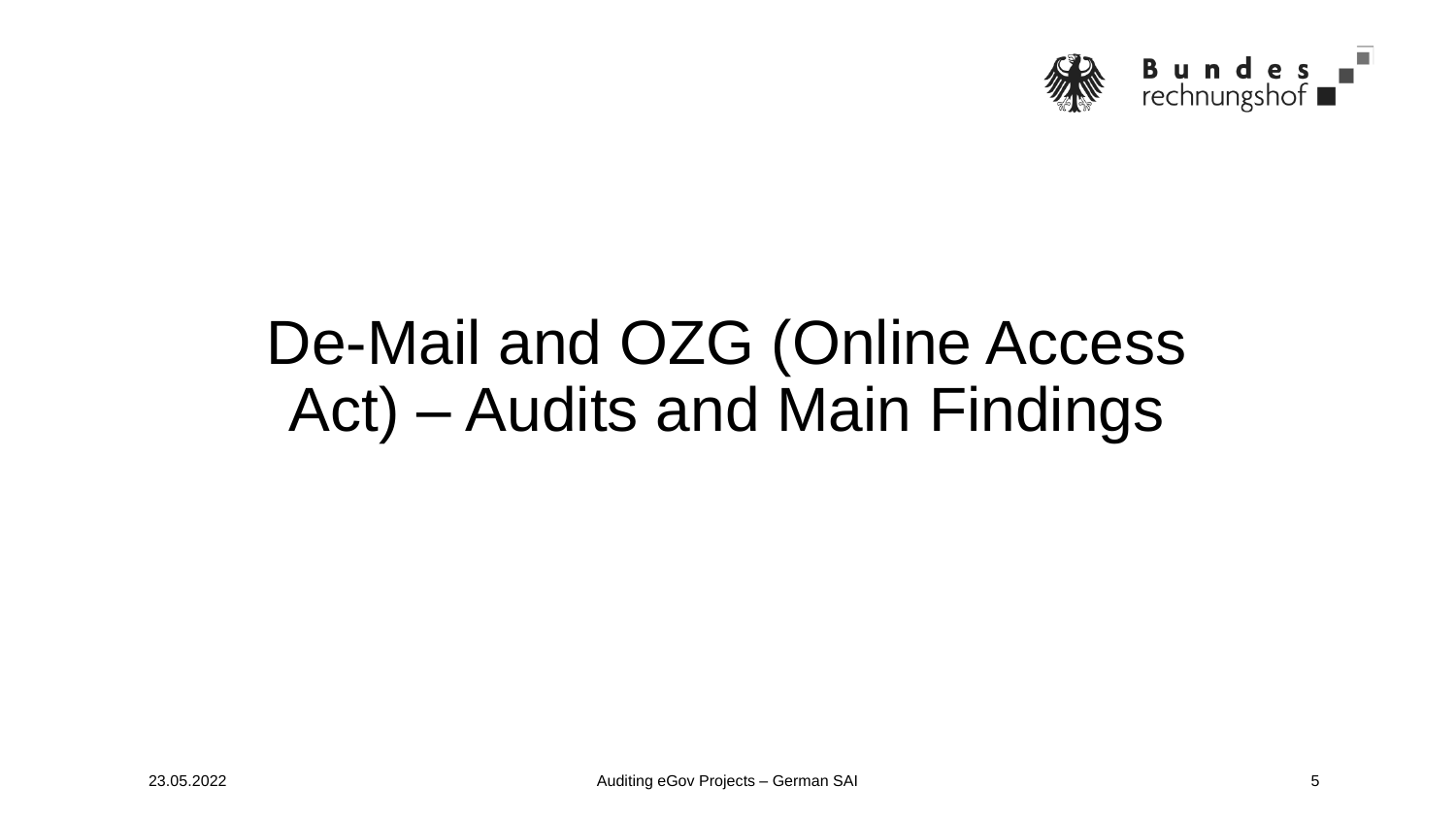

#### For details on our audit work go to: www.Bundesrechnungshof.de

- o De-Mail, the scarcely used electronic [equivalent to letter mail, caused costs of](https://www.bundesrechnungshof.de/en/audit-reports/products/annual-reports/2021-annual-report/audit-findings-on-federal-government-departments/federal-ministry-of-the-interior-building-and-community/2021-05)  €6.5 million (2021/11/30).
- o [Implementation of the Online Access Act](https://www.bundesrechnungshof.de/de/veroeffentlichungen/produkte/pruefungsmitteilungen/2021/umsetzung-des-ozg-in-den-ressorts) (OZG) in the federal administration (2021/09/17).
- o Digitisation of public services: Federal [Ministry of the Interior \(BMI\) overstates](https://www.bundesrechnungshof.de/de/veroeffentlichungen/produkte/bemerkungen-jahresberichte/jahresberichte/2021-ergaenzungsband/einzelplanbezogene-pruefungsergebnisse/bundesministerium-des-innern-und-fuer-heimat/2021-43) progress (2022/04/05).
- o Digitisation programme and portal network [\(part 2\): Steering in the Federal Ministry](https://www.bundesrechnungshof.de/de/veroeffentlichungen/produkte/pruefungsmitteilungen/2020/digitalisierungsprogramm-portalverbund-teil-2-steuerung-im-bundesministerium-des-innern-fuer-bau-und-heimat)  of the Interior (BMI) (2020/11/05).
- <sup>o</sup> Digitisation programme and portal network (part 1): Digitisation programme and

[implementation of the Online Access Act](https://www.bundesrechnungshof.de/de/veroeffentlichungen/produkte/pruefungsmitteilungen/2020/2020-pm-digitalisierungsprogramm-portalverbund-teil-1-digitalisierungsprogramm-und-umsetzung-des-onlinezugangsgesetzes)  (OZG) (2020/01/22).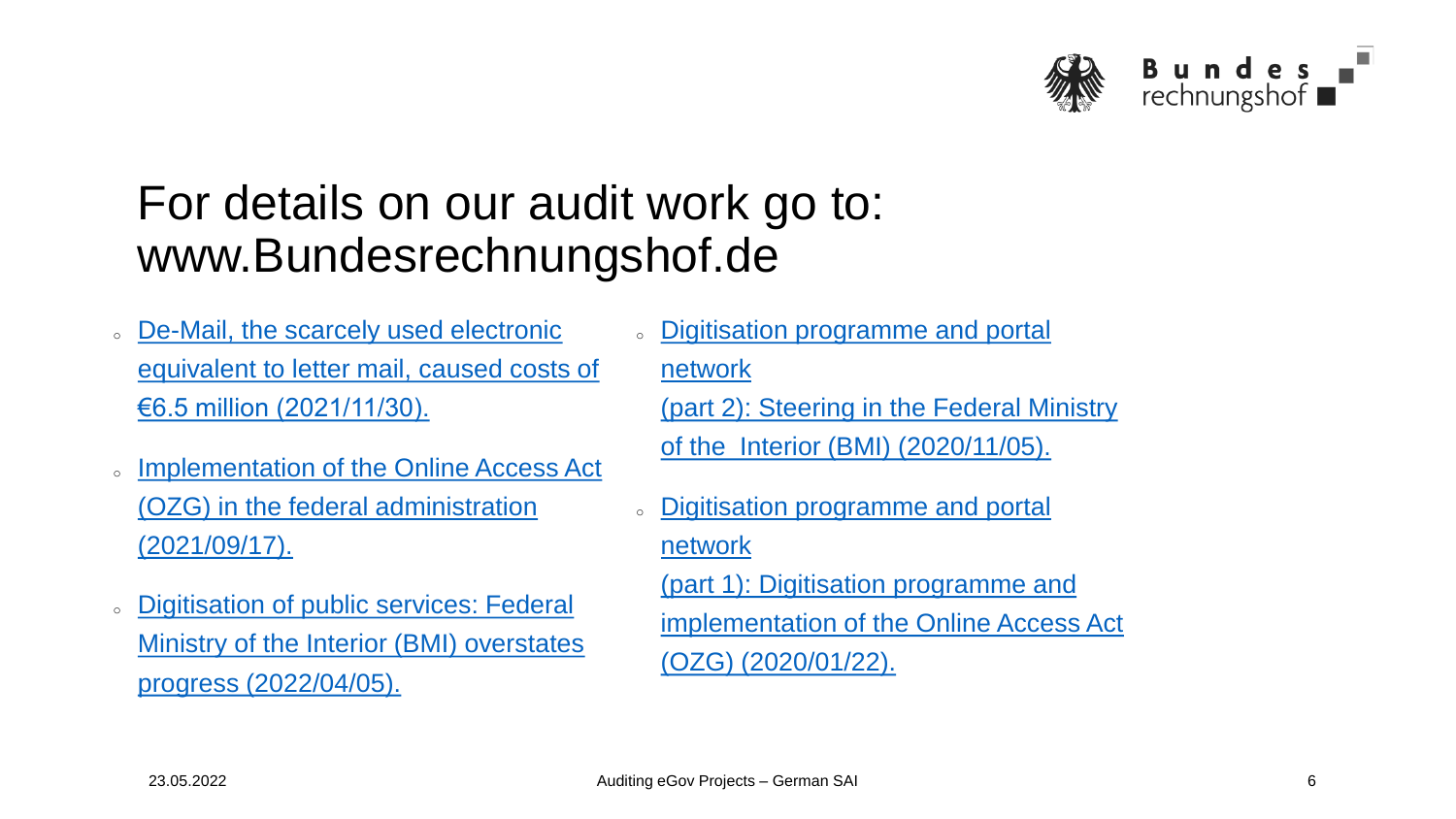

### De-Mail: High Costs – Little Use

- <sup>o</sup> Alternative for letter mail in order to establish easier, user friendly and efficient electronic services.
- $\alpha$  The facts:
	- Expected use  $(2016 2019)$ : 6 million De-Mails to

be exchanged in the federal administration and with citizens and businesses (only at federal level).

- $\epsilon$  Actual use (2016 2019): 6,000 De-Mails (0.1 %).
- <sup>o</sup> Expected savings (2016 2019): €3.5 million Euros.

 $\epsilon$  Costs (2011 – 2020): > €6.5 million Euros.

- o Neither efficient nor effective.
- o Insufficient evaluation of project results, insufficient consequences.
- o Not clear, how De-Mail will be integrated in Online Access Act (OZG) infrastructure.
- ➢ Resolution: Federal Ministry of the Interior (BMI) has to report to parliament
	- in September 2022 on how it plans to proceed
	- -> investigate reasons and propose

alternative options 23.05.2022 Auditing eGov Projects – German SAI 7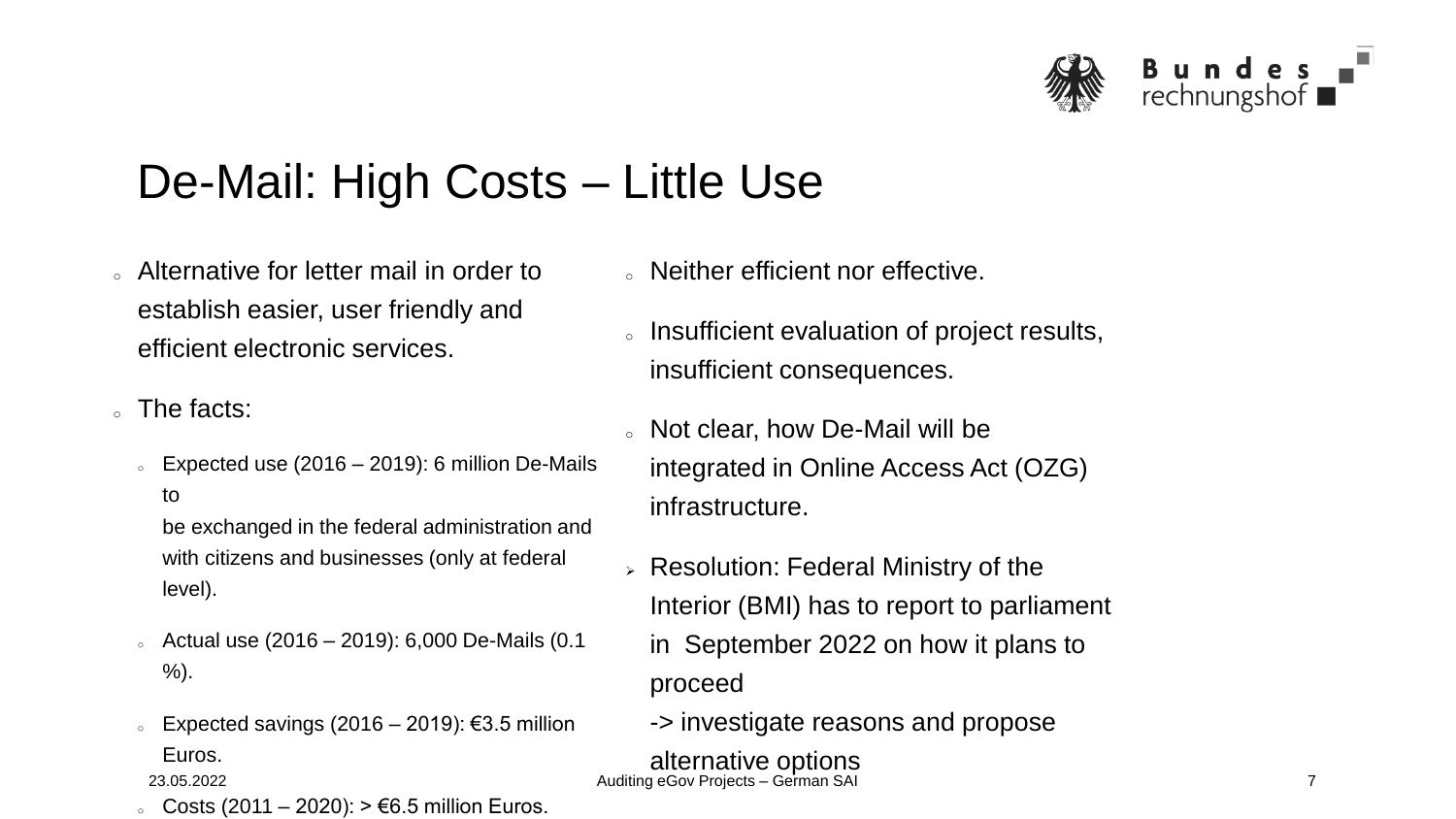

#### Online Access Act (OZG): Federal Ministry of the Interior (BMI) overstates progress

- $\triangleright$  Lack of transparency, lack of valid basis for steering and resource planning.
- $\triangleright$  User expectations difficult to meet.

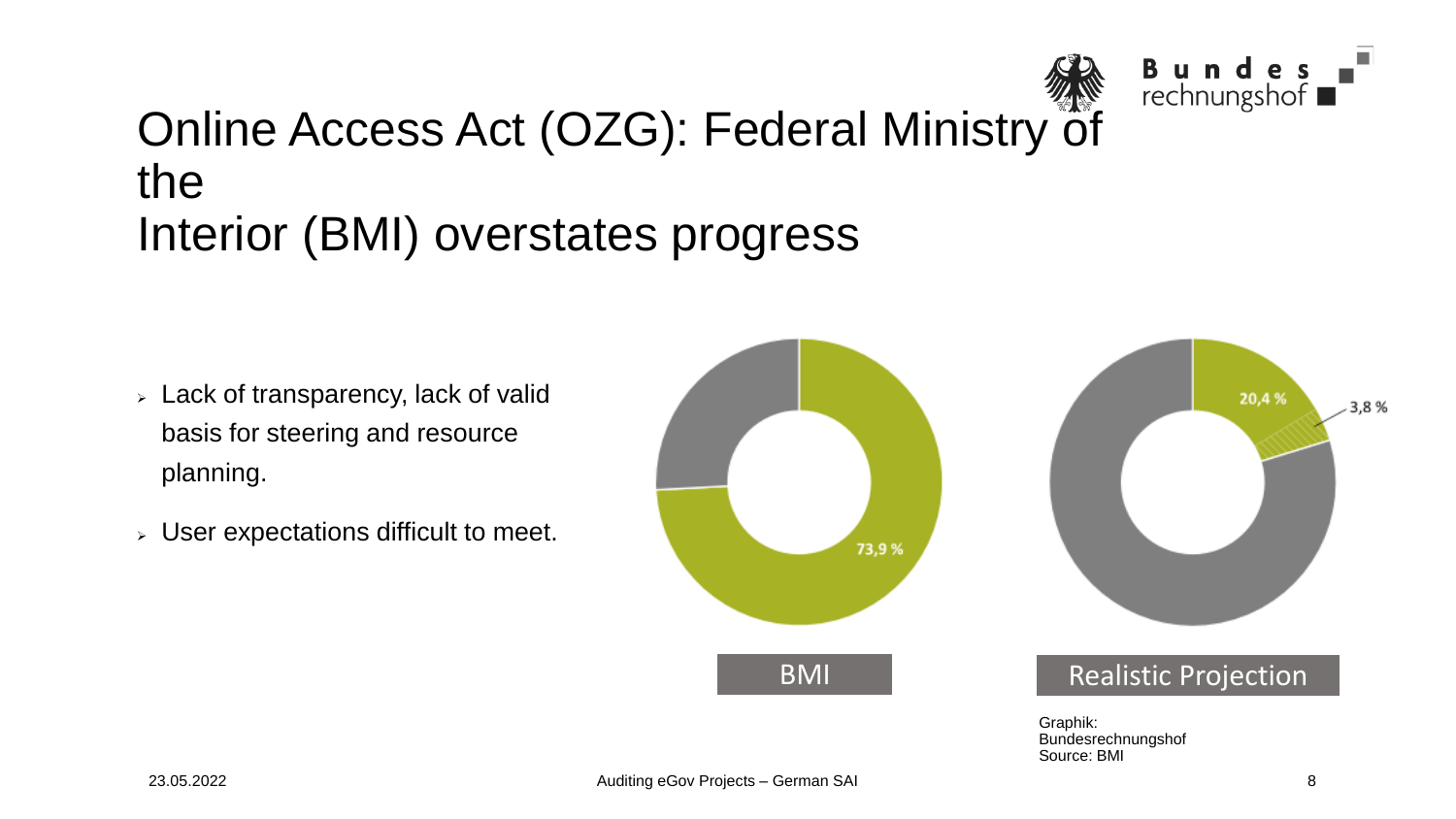

### Online Access Act (OZG): Time is running out – make (better) plans for the future

- o Programme management started late with little increase in HR and poor programme structures and concepts.
- o Most government departments and agencies did not prioritise the Online Access Act.
- o Money alone does not help, if you have no one to spend it.
- <sup>o</sup> External resources cannot substitute internal resources.
- $\geq$  A lot of effort is still required for the last year to be taken  $\rightarrow$  not realistic to comply with the law in time.
- $\geq$  Digitisation is a permanent challenge!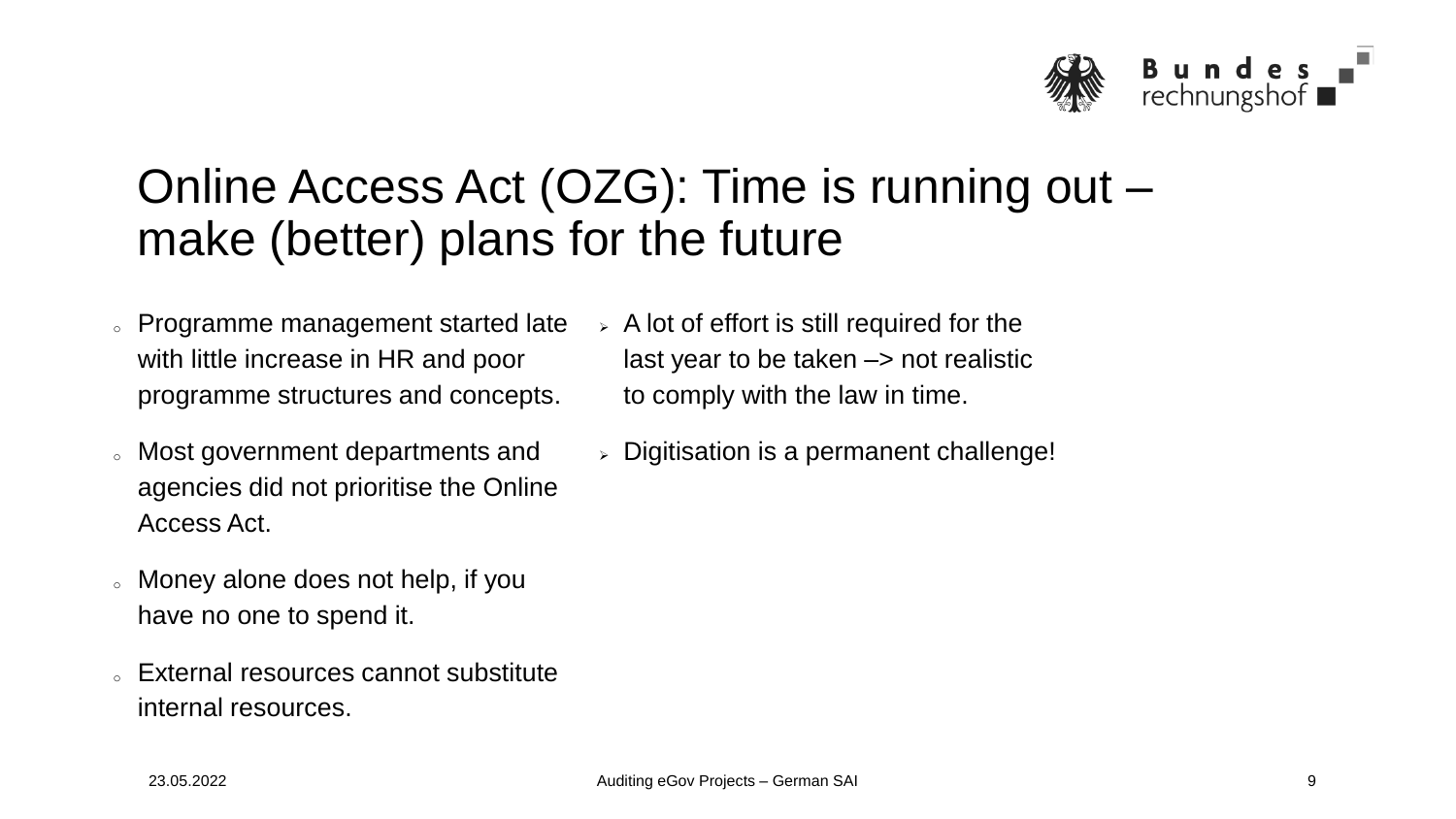

## Challenges and Approaches